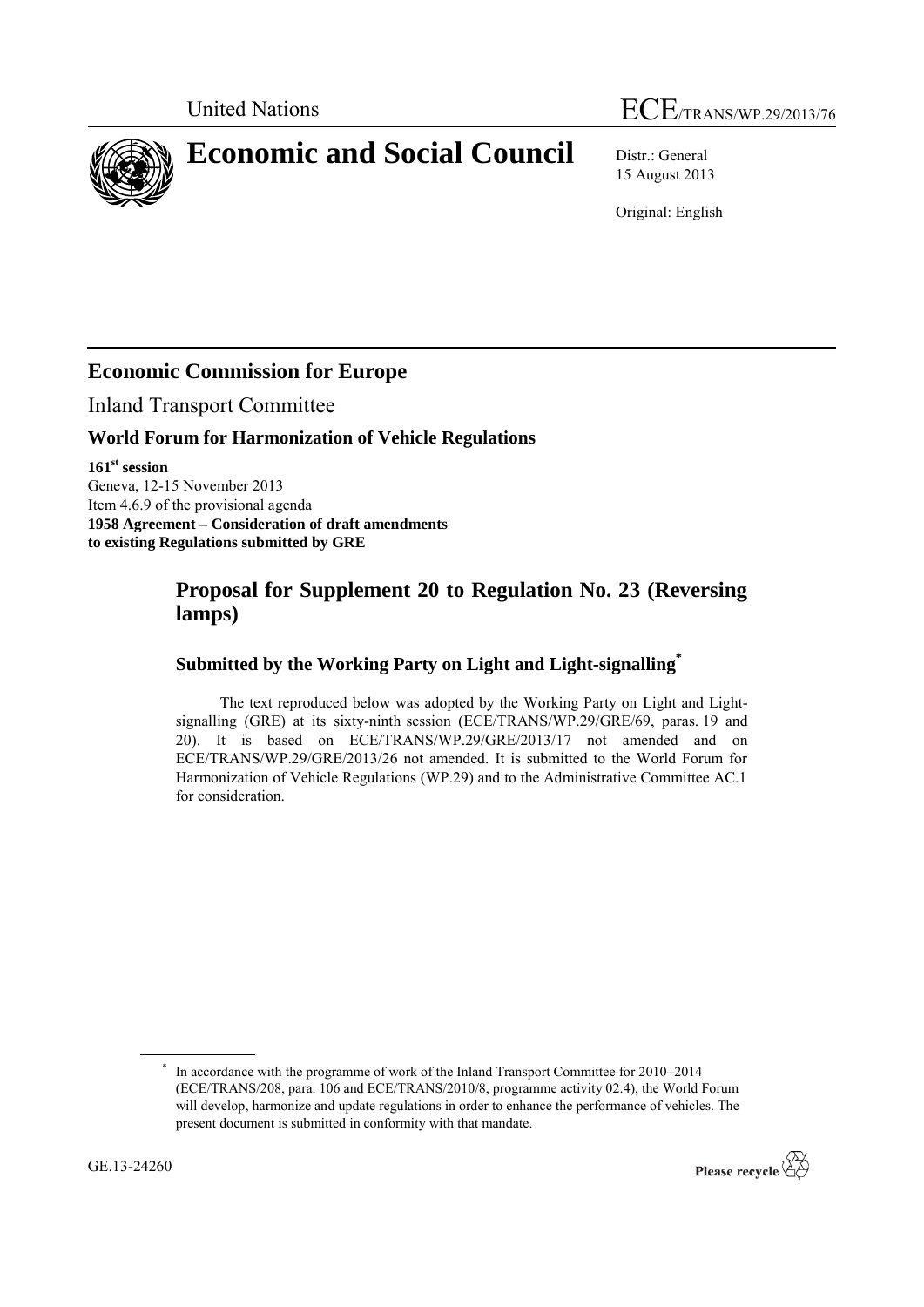*Insert a new paragraph 2.2.4.*, to read:

"2.2.4. In the case of a non-replaceable filament lamp(s) or light source module(s) equipped with non-replaceable filament lamp(s): the documents according to paragraph 5.5. of this Regulation."

*Insert a new paragraph 5.5.*, to read:

"5.5. In the case of non-replaceable filament lamp(s) or light source module(s) equipped with non-replaceable filament lamp(s), the applicant shall annex to the type approval documentation a report (by the light source manufacturer indicated in the type approval documentation), acceptable to the Type Approval Authority, that demonstrates compliance of these non-replaceable filament lamp(s) with the requirements as specified in paragraph 2.11. of IEC 60809, Edition 3."

*Paragraph 9.1., amend to read:*

"9.1. Lamps shall be so manufactured as to conform to the type approved under this Regulation.

> The compliance with the requirements set forth in paragraphs 6. and 8. above shall be verified as follows:"

*Paragraph 9.2. (former)*, renumber as paragraph 9.1.1.

*Paragraph 9.3. (former)*, renumber as paragraph 9.1.2.

*Paragraph 9.4. (former)*, renumber as paragraph 9.2.

*Insert a new paragraph 9.3.,* to read:

"9.3. In the case of non-replaceable filament lamp(s) or light source module(s) equipped with non-replaceable filament lamps, a report (by the light source manufacturer indicated in the type approval documentation) shall demonstrate compliance of these non-replaceable filament lamp(s) with lifetime requirements and, in the case of colour coated filament lamps, also with colour endurance requirements, as specified in paragraph 2.11, of IEC 60809, Edition 3."

*Annex 4, insert new paragraphs 1.4. to 1.4.2.*, to read:

- "1.4. In the case of non-replaceable filament lamp(s) or light source module(s) equipped with non-replaceable filament lamps, at any conformity of production check:
- 1.4.1. The holder of the approval mark shall demonstrate the use in normal production and show the identification of the non-replaceable filament lamp(s) as indicated in the type approval documentation;
- 1.4.2. In the case where doubt exists in respect to compliance of the nonreplaceable filament lamp(s) with lifetime requirements and/or, in the case of colour coated filament lamps, with colour endurance requirements, as specified in paragraph 2.11 of IEC 60809, Edition 3, conformity shall be checked (by the light source manufacturer indicated in the type approval documentation) as specified in paragraph 2.11 of IEC 60809, Edition 3."

*Annex 5, paragraph 1.2.,* amend to read

"1.2. With respect to photometric performance, the conformity of mass-produced lamps shall not be contested if, when testing according to paragraph 7. of this Regulation, the photometric performances as set forth in paragraph 6. of this Regulation of any lamp chosen at random:"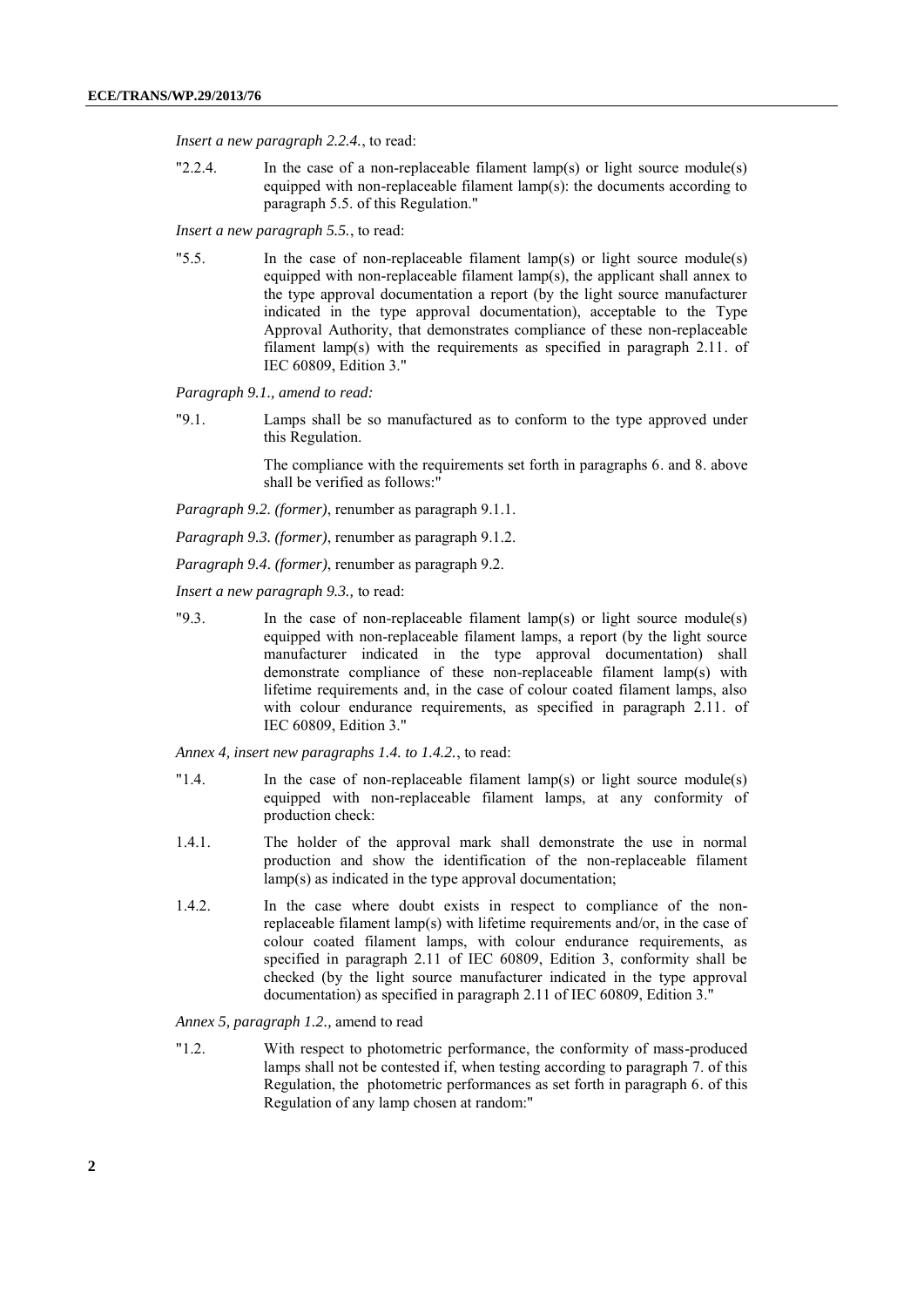*Annex 5, paragraph 1.2.1.,* amend to read:

"1.2.1. According to the requirements in paragraph 1.2.1. of Annex 4 to this Regulation are met."

*Annex 5, paragraphs 2. to 5.,* amend to read:

"2. First sampling

In the first sampling four lamps are selected at random. The first sample of two is marked A, the second sample of two is marked B.

2.1. The conformity of mass-produced lamps shall not be contested if the deviation of any specimen of samples A and B (all four lamps) is not more than 20 per cent.

> In the case, that the deviation of both lamps of sample A is not more than 0 per cent the measurement can be closed.

2.2. The conformity of mass-produced lamps shall be contested if the deviation of at least one specimen of samples A or B is more than 20 per cent.

> The manufacturer shall be requested to bring his production in line with the requirements (alignment) and a repeated sampling according to paragraph 3. below shall be carried out within two months' time after the notification. The samples A and B shall be retained by the Technical Service until the entire Conformity of Production process is finished.

3. First repeated sampling

A sample of four lamps is selected at random from stock manufactured after alignment.

The first sample of two is marked C, the second sample of two is marked D.

3.1. The conformity of mass-produced lamps shall not be contested if the deviation of any specimen of samples C and D (all four lamps) is not more than 20 per cent.

> In the case, that the deviation of both lamps of sample  $C$  is not more than 0 per cent, the measurement can be closed.

- 3.2. The conformity of mass-produced lamps shall be contested if the deviation of at least:
- 3.2.1. One specimen of samples C or D is more than 20 per cent but the deviation of all specimen of these samples is not more than 30 per cent.

The manufacturer shall be requested again to bring his production in line with the requirements (alignment).

A second repeated sampling according to paragraph 4. below shall be carried out within two months' time after the notification. The samples C and D shall be retained by the Technical Service until the entire Conformity of Production process is finished.

3.2.2. One specimen of samples C and D is more than 30 per cent.

In this case the approval shall be withdrawn and paragraph 5. below shall be applied.

4. Second repeated sampling

A sample of four lamps is selected at random from stock manufactured after alignment.